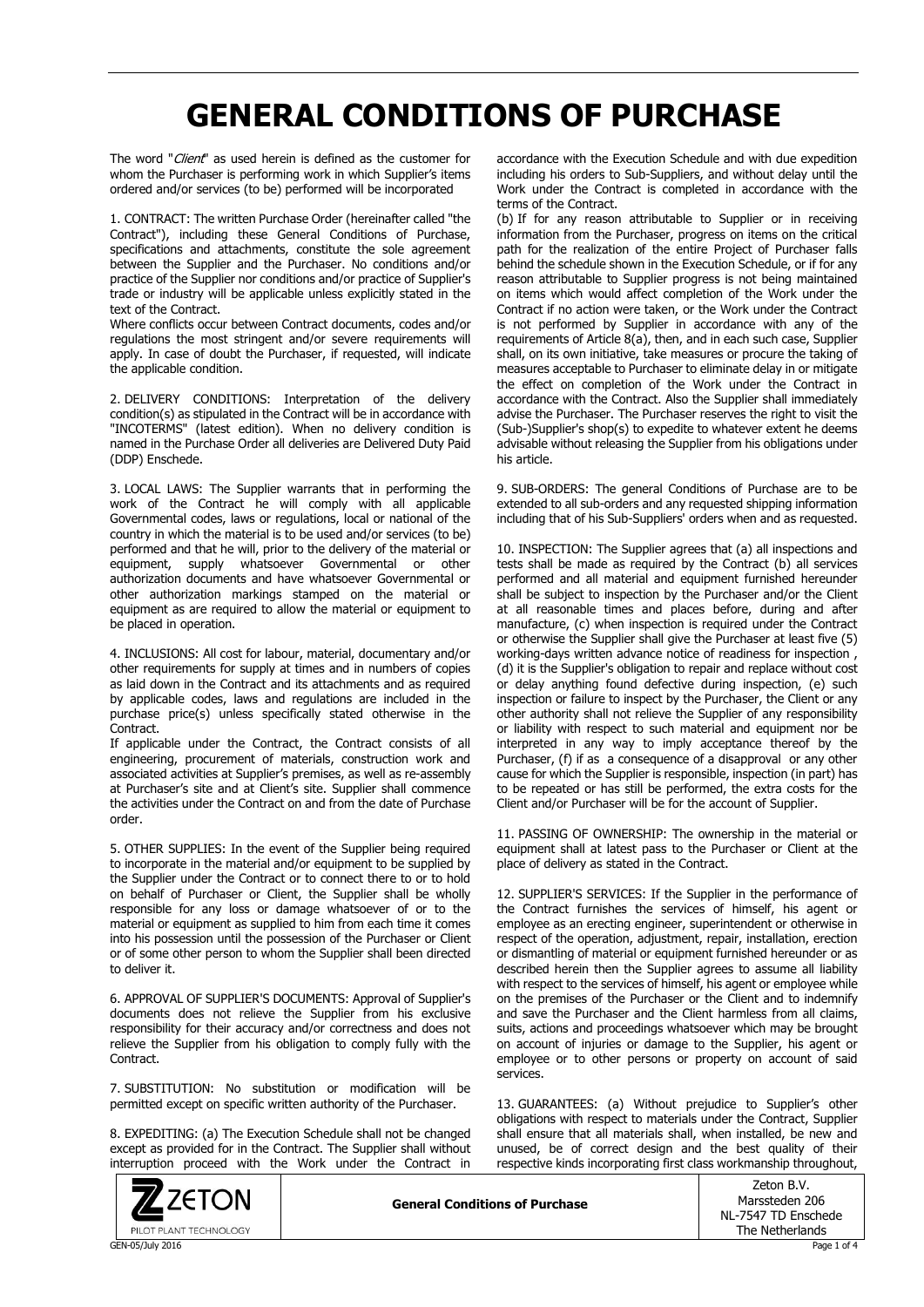be within the specifications as set out in the Technical information, or, if no such specifications exist, be fully suitable for the use intended. Supplier shall obtain in the name of Supplier suitable guarantees and warranties in this respect from the Suppliers or suppliers of materials.

All items of equipment shall be of sufficient size and capacity and proper materials to fulfil in all respects the operating conditions specified.

(b) If any item of material does not comply with said specifications or is found defective or if any defect or fault originating from the design (if furnished by Supplier and/or Sub-Supplier), materials, workmanship or operating characteristics of any item of equipment arises at any time before or within twelve months from date of acceptance but not longer than eighteen months after delivery, said item of material or equipment is placed in use or operation and taken over by the Client, the Supplier shall at his own expense promptly make such alterations, repairs and replacements as are necessary so that said item conforms to the specifications and fulfils the preceding guarantees to Purchaser's entire satisfaction. If the Supplier cannot make such corrections promptly, the Purchaser will make or have made the required alterations, repairs and replacements at the Supplier's expense. If the fault or failure to function properly cannot be corrected as set forth above the faulty item of equipment shall be removed by or at the expense of the Supplier and the Supplier shall without cost to the Purchaser promptly furnish a satisfactory item which completely fulfils the specifications and intent of the Contract or, at the Purchaser's option, refund the full purchase price and cost of original transport to the point of installation. This provision is without prejudice to any other rights the Purchaser may have.

(c) The preceding guarantee shall also extent to cover the altered, repaired, replaced or substituted item from the time the Supplier establishes to the satisfaction of the Purchaser that the item fulfils the specifications.

14. ERRORS IN DELIVERY: Material or equipment delivered in error or in excess of the quantity called for in the Contract will be returned at the Supplier's expense (standard commercial plus/minus practice for bulk materials excepted).

15. PAYMENT: The Supplier's invoices will be paid within 30 days according to the Terms of Payment stated in the Contract. Time in connection with payment will be computed from the date of the Supplier's fulfilment of the specified conditions and the date of receipt of the Supplier's invoice whichever is later, providing such invoice is properly drawn and is accompanied by required supporting documents. If invoices require correction the time of payment will be computed from date of receipt by the Purchaser of the Supplier's corrected invoice.

Payment does not constitute acceptance of the Work under the Contract as being in compliance with the requirements of the Contract.

16. ASSIGNMENT: Neither the Contract nor any interest therein, or claim arising out of, can be assigned or transferred by the Supplier except with the prior written approval of the Purchaser.

17. PATENTS: The Supplier shall fully indemnify the Purchaser and/or Client against any action, claim, demand, costs, charges and expenses arising from or incurred by reason of any infringement of any letters patent, registered design or trade name by the use or sale of material or equipment and against all costs and damages which the Purchaser and/or the Client may incur in any action for such infringement. In the event of any claim being made or action brought against the Purchaser and/or the Client arising out of the matters referred to in this article the Supplier shall be promptly notified thereof and may at his own expense conduct all negotiations for the settlement of the same and any litigation that may arise there from. The Purchaser shall at the request of the Supplier afford all available assistance for any such purposes and shall be repaid any expenses incurred in doing so.

18. TERMINATION FOR DEFAULT: (a) The Supplier's failure to comply with the Contract shall be ground for complete or partial termination by the Purchaser without further notice and without judicial or arbitral intervention for this purpose and without cost or penalty to the Purchaser and/or the Client. The Purchaser reserves the right in such case to take over wholly or partially the part of the Contract already executed. In that case the Supplier shall accept payment of all costs incurred prior to such termination reasonably allocable to the part of the Contract taken over under recognized accounting practice, less any prepayments made and less compensation for damage caused by Supplier's default. In addition, any costs incurred by the Supplier in taking the steps necessary to enable the Purchaser or Client to take over the Supplier's position shall be for the Supplier's account. In addition, the Purchaser shall be entitled to claims as provided for in the Contract and/or in the applicable rules of law.

(b) In the event that the Purchaser terminates the Contract under Article 18(a), the Supplier shall immediately or upon such other date as is specified by the Purchaser, discontinue the performance of the Work under the Contract and take all such steps as are necessary to enable the Purchaser or any third party nominated by the Purchaser to take over the Supplier's position in the performance of the Work under the Contract with the least possible disruptions, all in accordance with the Purchaser's written instructions. Such further steps shall include but not be limited to: (i) enabling the Purchaser or any party nominated by the Purchaser to take over the Work under the Contract so far completed, or the relevant part thereof; (ii) terminating such Subcontracts as the Purchaser instructs; and (iii) the delivery to the Purchaser or any party nominated by the Purchaser of all (original tracings of) construction plans, schedules, drawings, specifications, requisitions, calculations, computer application programs including source codes and all other data prepared by or made available by or on behalf of the Purchaser to the Supplier in connection with Work under the Contract.

(c) In the event of termination of the Contract under Article 18(a), the Supplier shall be entitled to a sum of money representing the actual cost of progressed work, incurred by Supplier in the performance of the part of the Work completed and undisputed up to the date of termination referred to in Article 18(a).

(d) Notwithstanding Article 18(c), the Purchaser shall not be liable to make any further payments to the Supplier until the cost of completing the Work under the Contract and all other losses sustained by the Purchaser and all other sums to which the Purchaser is entitled under the Contract have been ascertained and the amount thereof certified by the Purchaser. If the amount so certified by Purchaser when added to the total amount already paid to the Purchaser as at the date of termination exceeds the total amount which would have been payable under the Contract to the Supplier for the execution of the Work as determined by the Purchaser, the Supplier shall within 30 (thirty) days pay to the Purchaser the amount of such excess. If there is no such excess, the Supplier shall be entitled to be paid the amount referred to in Article 19 less the total of all payments received by the Supplier as at the date of termination.

(e) Upon termination of the Contract, the Supplier shall promptly return to the Purchaser the Technical information and deliver to the Purchaser all drawings, specifications, requisitions, calculations and other documents prepared under the Contract. The Supplier shall also upon termination destroy any copies it has made of the Technical Information and drawings, specifications, requisitions and other documents prepared by the Supplier under the Contract.

19. TERMINATION WITHOUT CAUSE BY PURCHASER: The Purchaser may terminate the Contract in whole or in part by written notice to the Supplier. In such event the Purchaser shall make payment to and the Supplier shall accept payment of all cost incurred prior to such termination reasonably allocable to the Contract under recognized accounting practice together with a reasonable allowance for overheads and profit on the part of the Contract executed less any disposal or retention value and less prepayments made.



**General Conditions of Purchase**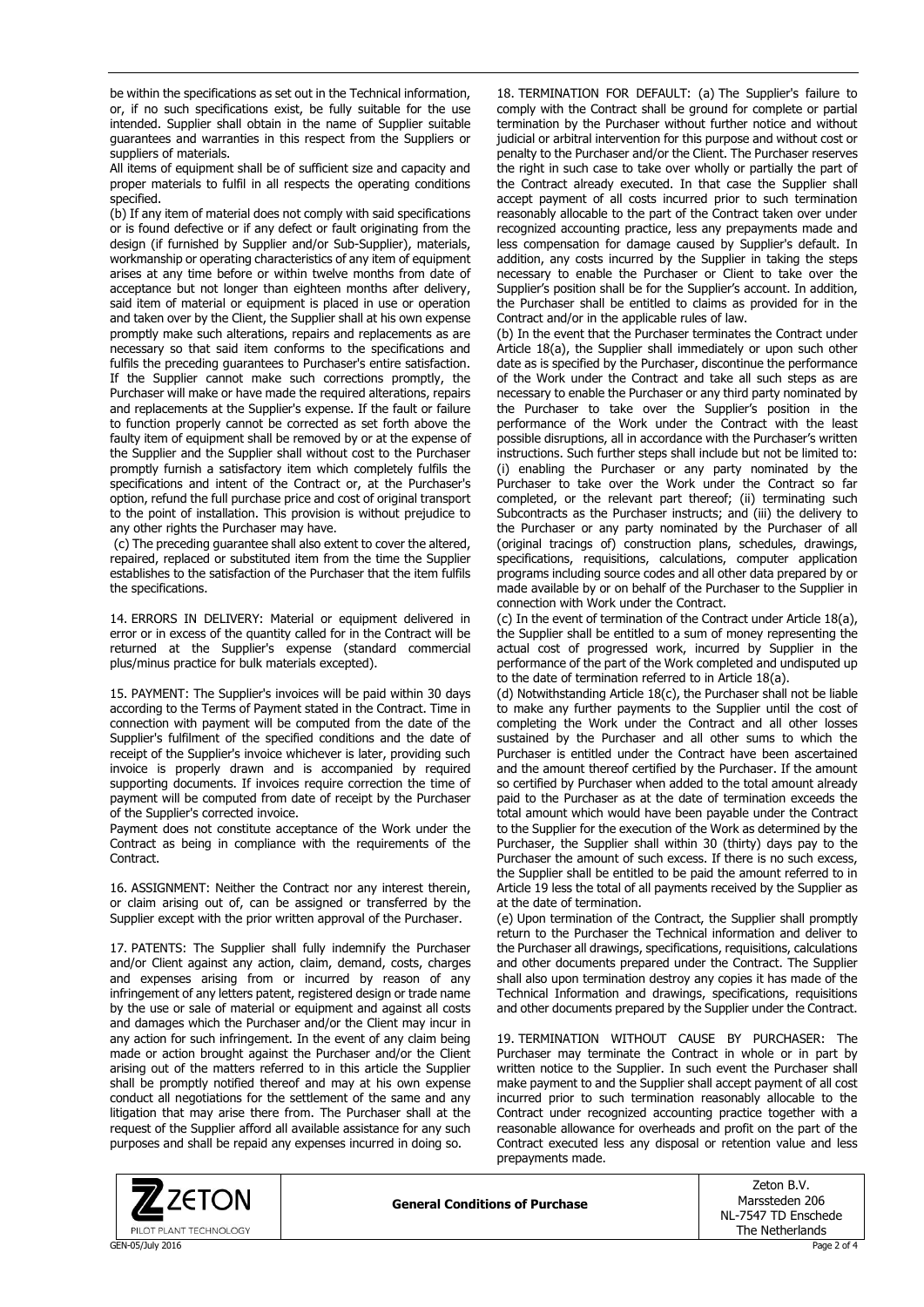20. FORCE MAJEURE: Force Majeure is defined as any occurrence which cannot be reasonably foreseen, controlled or prevented by the Supplier and which materially affects the execution of the Contract. Reasons like ordinary hazards, price or wage increases etc. shall not be considered as Force Majeure. Supplier shall notify the Purchaser immediately in writing of an occurrence of Force Majeure.

The Supplier claiming an extension of time because of Force Majeure shall have the burden of proof that such occurrence affects the progress of the execution of the Contract. No financial claim against Purchaser and/or Client may be submitted or maintained.

An event shall be deemed to be within the control of Supplier if: (a) it is due to a default or failure of any Sub-supplier or Agency personnel; or (b) it is a strike, labour or employment dispute, or difficulty or other concerted act of workmen whether direct or indirect among Supplier's personnel, or those of any Sub-supplier or Agency personnel.

21. CONFIDENTIALITY: All engineering data, design, drawings and other documents supplied to the Supplier by the Purchaser or the Client are confidential and shall not be used for any purpose whatsoever other than in connection with the Supplier's obligations under the Contract.

22. ADVERTISING: Without the Purchaser's prior written approval the Supplier shall not make public any details of the Contract, the material or equipment to be supplied or the purpose for which any material or equipment to be supplied hereunder are to be used.

23. DISPUTES: All disputes arising in connection with the Contract shall be exclusively settled by the competent civil court in The Hague or in the Client's option, by three arbitrators in accordance with the rules of the Netherlands Arbitration Institute (Nederlands Arbitrage Instituut), with exclusion of the possibility of binding advice as mentioned in said rules. Possible arbitration proceedings shall be held in The Hague.

24. APPLICABLE LAW: The Contract shall be governed by the Dutch law. The applicability of the United Nations Convention on Contracts for the International Sale of Goods (Vienna, 1980) is excluded.

25. CLIENT'S RIGHTS: The Purchaser stipulates for the benefit of the Client that the Client has the same rights against the Supplier as the Purchaser has under the Contract, which stipulation the Supplier accepts.

26. LANGUAGE: All correspondence and documents in connection with the Contract shall be in the English language.

27. QUALIFIED PERSONNEL: (a) Supplier shall employ for the duration of the Contract suitably qualified personnel. If for good reason the Supplier removes any such member of its qualified personnel on the project, it shall notify Purchaser immediately and promptly appoint a suitably qualified and experienced replacement.

(b) The Supplier has full responsibility for the payment of all salaries, wages, commissions, allowances and other remuneration to the Supplier's and its Sub-suppliers' or Subcontractors' employees, agents or representatives and to agency personnel and for the deduction and payment of the applicable taxes, legal, social, union fees and any other burdens there from for remittance to tax, legal, social and other authorities.

The Supplier shall defend, indemnify and hold harmless the Purchaser and the Client from and against any liability resulting from failure by the Supplier or Sub-supplier or Subcontractor or Agency personnel to pay or to pay timely any items referred to in the foregoing provisions, or failure to comply with the reporting or other procedural requirements with respect to their payment. Any

interests, penalties or other liabilities arising from such failure shall be solely for the Supplier's account.

28. WORK UNDER THE CONTRACT: The Contract shall be carried out by the Supplier in accordance with the provisions of this Purchase Order and the Supplier warrants and undertakes that the work under the Contract shall be fit for the purpose for which it is intended and that it shall be performed:

(a) with due diligence and efficiency;

(b) in accordance with the Technical Information and in accordance with sound international principles of petrochemical design and engineering practices;

(c) in accordance with the project delivery schedule;

(d) with first class skill and workmanship;

(e) in compliance with laws and approvals; and

(f) in accordance with the Client's business principles, without the Supplier being entitled to any reward or indemnification other than as specifically provided for hereinafter.

Supplier warrants that that all its services are subject to the carefulness of a reasonably competent and reasonably acting craftsman and warrants that all its opinions and recommendations are accurate and true.

29. TECHNICAL AND OTHER INFORMATION: (a) The Supplier is deemed to have satisfied itself as to the nature of the work under the Contract, including but not limited to the project management, supervision, design, engineering, obtaining of approvals and all other necessary services, personnel, labour, materials, plant, facilities, equipment, consumables and supplies required for the performance of the Work under the Contract, social and environmental concerns and any restrictions relating thereto, general and local conditions, ground, sea bed, climatic, sea, tides and seasons, other water, weather and environmental conditions and all other matters which could affect progress or performance of the Work under the Contract, including but not limited to information as to the character of the Work under the Contract, facilities, environmental matters, industrial matters, Laws and Approvals. Any failure by the Supplier to take account of matters which affect the Work under the Contract shall not relieve the Supplier from its obligations under the Contract.

(b) Purchaser will provide reasonable support to Supplier in the supply of information with respect to specific rules and conditions, laws and approvals at Purchaser's and Client's site.

30. EXTEND OF LIABILITY (a) The Supplier shall assume all liability for and shall defend, indemnify and hold Purchaser, any affiliates of Purchaser and Client free and harmless from and against any and all loss, liability, damage, claim, demand, action, proceedings or costs (including legal costs and expenses) arising out of the execution of the Work under the Contract, in respect of personal injury to, or death or sickness of, any employees of the Supplier or Sub-supplier or Subcontractor or Agency Personnel howsoever arising and whether or not caused or contributed to by negligence or breach of duty on the part of the Purchaser, any Affiliate of purchaser and Client.

(b) The Supplier shall assume all liability for and shall defend, indemnify and hold Purchaser, any Affiliates of Purchaser and Client free and harmless from and against any and all loss, liability, damage, claim, demand, action, proceedings or costs (including legal costs and expenses) arising out of the execution of the Work under the Contract, in connection with any damage to or loss of property (including vessels and aircraft) owned by or contracted to the Supplier or any Sub-supplier or Subcontractor or Agency Personnel or any of their respective employees, agents, workmen or representatives howsoever arising and whether or not caused or contributed to by negligence or breach of duty on the part of Purchaser, Affiliate of Purchaser or Client.

(c) The Supplier shall assume all liability for and shall defend, indemnify and hold Purchaser, any Affiliates of Purchaser and Client free and harmless from and against any and all claims, demands, actions or proceedings from third parties arising out of the execution of the Work.



**General Conditions of Purchase**